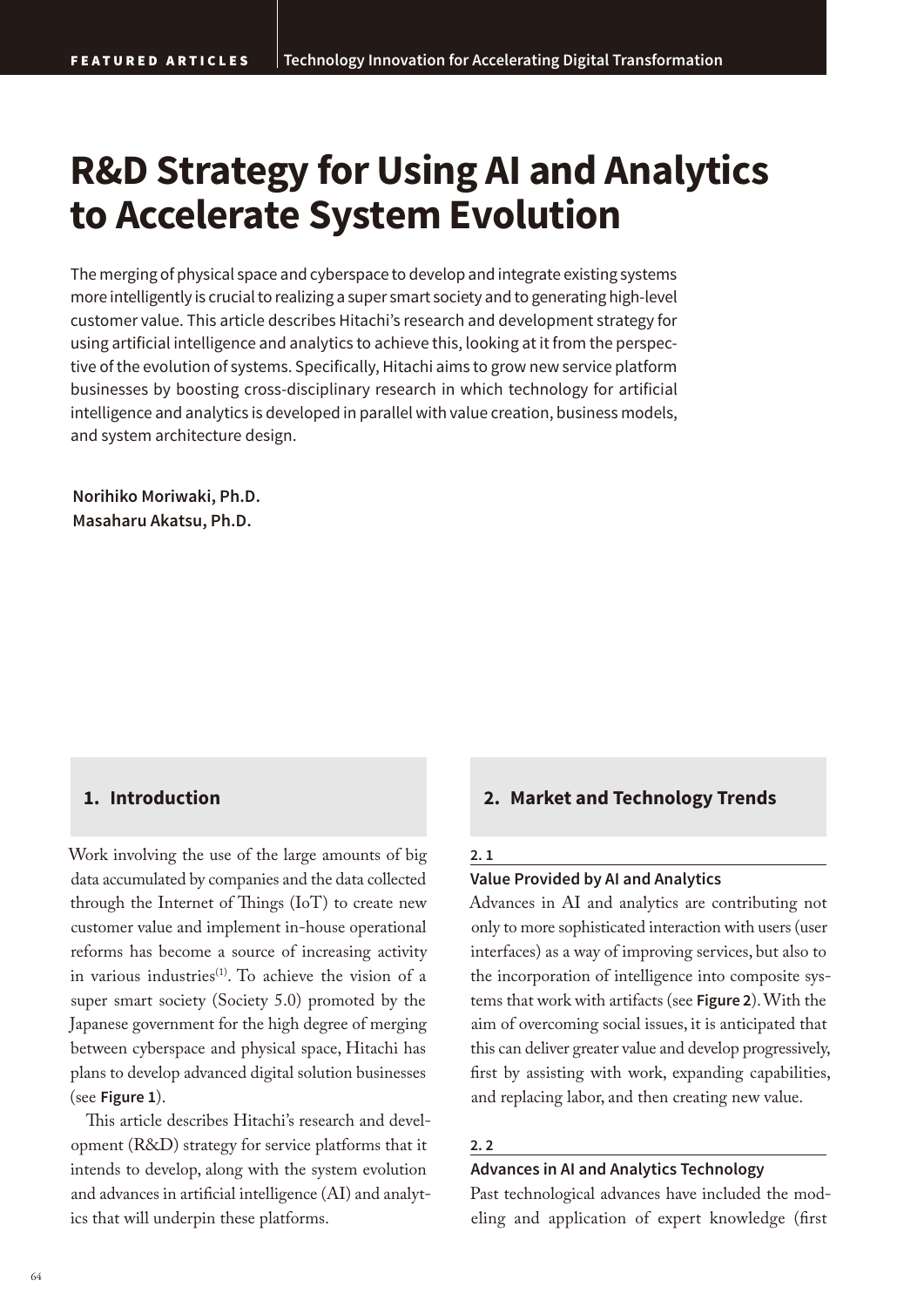#### **Figure 1—Digital Solution Businesses Aimed at Achieving a Future Vision**

Hitachi is developing digital solution businesses that use AI and analytics to help realize a super smart society with a high degree of merging between cyberspace and physical space.



generation), optimization and deductive reasoning (second generation), and inductive neural networks and machine learning that extract feature values from data (third generation). The future will see the

development of new fourth-generation AIs that combine these different forms of AI and analytics to be both deductive and inductive (see **Figure 3**).

#### **Figure 2—Value Provided by AI and Analytics**

AI and analytics are applied extensively to overcome social issues both by facilitating more sophisticated interaction with people and by making systems more intelligent.

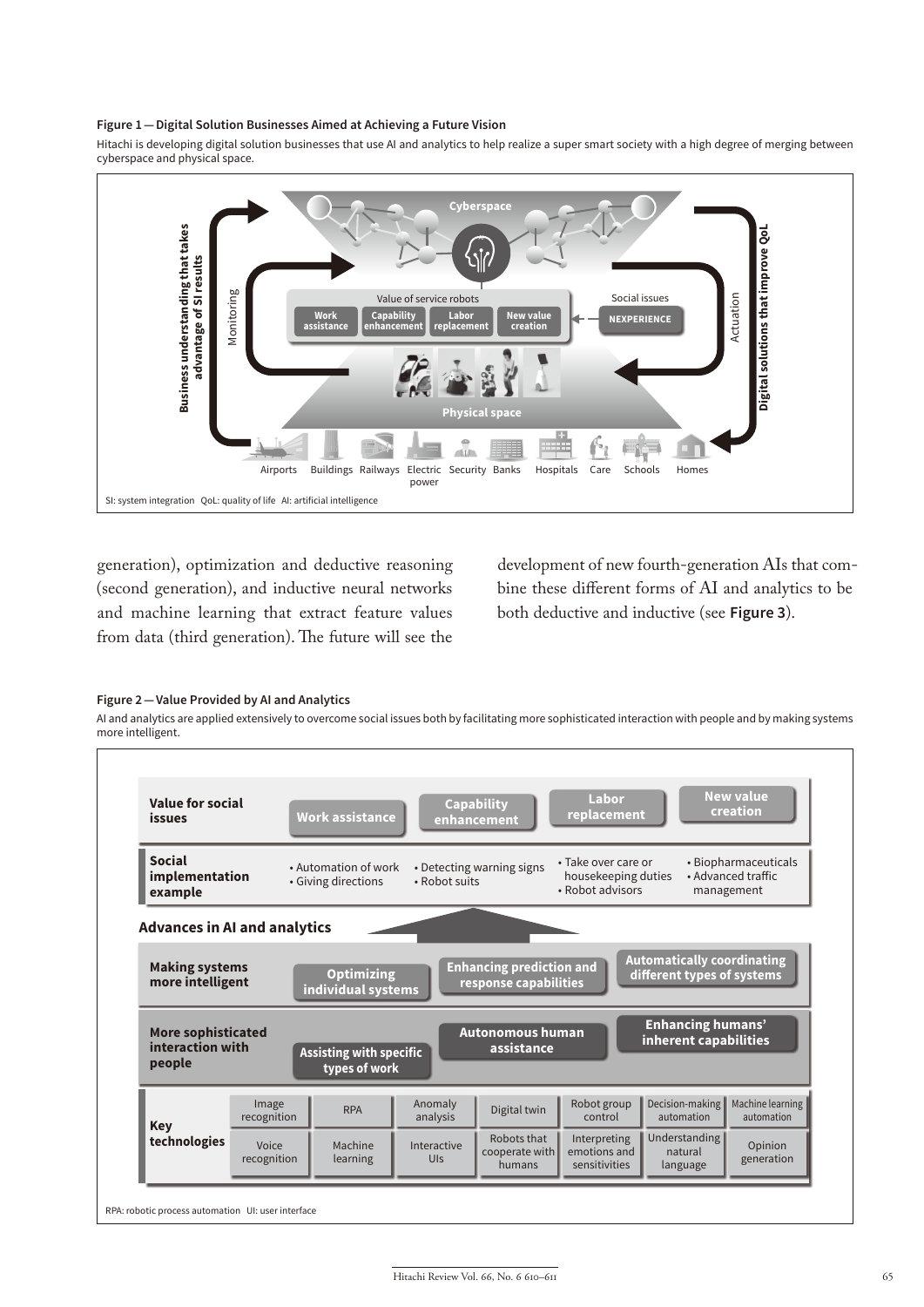#### **Figure 3—Evolution of AI and Analytics Technologies**





#### **Figure 4—Business Opportunities for AI and Analytics**

There are growing business opportunities for AI and analytics in a variety of business domains.



### **2. 3**

### **Business Opportunities**

A study by the Japan Electronics and Information Technology Industries Association predicted that the market for AI will grow rapidly to reach 318 trillion yen in 2025 (with AI-equipped robots accounting for 130 trillion yen), with extensive business opportunities

anticipated across various industries (see **Figure 4**). As the role of AI evolves from assisting with work to creating new value, it is anticipated that the business opportunities will also shift away from supporting human roles to replacing them, with the emergence of inter-system interactions and transactions that do not involve human intervention.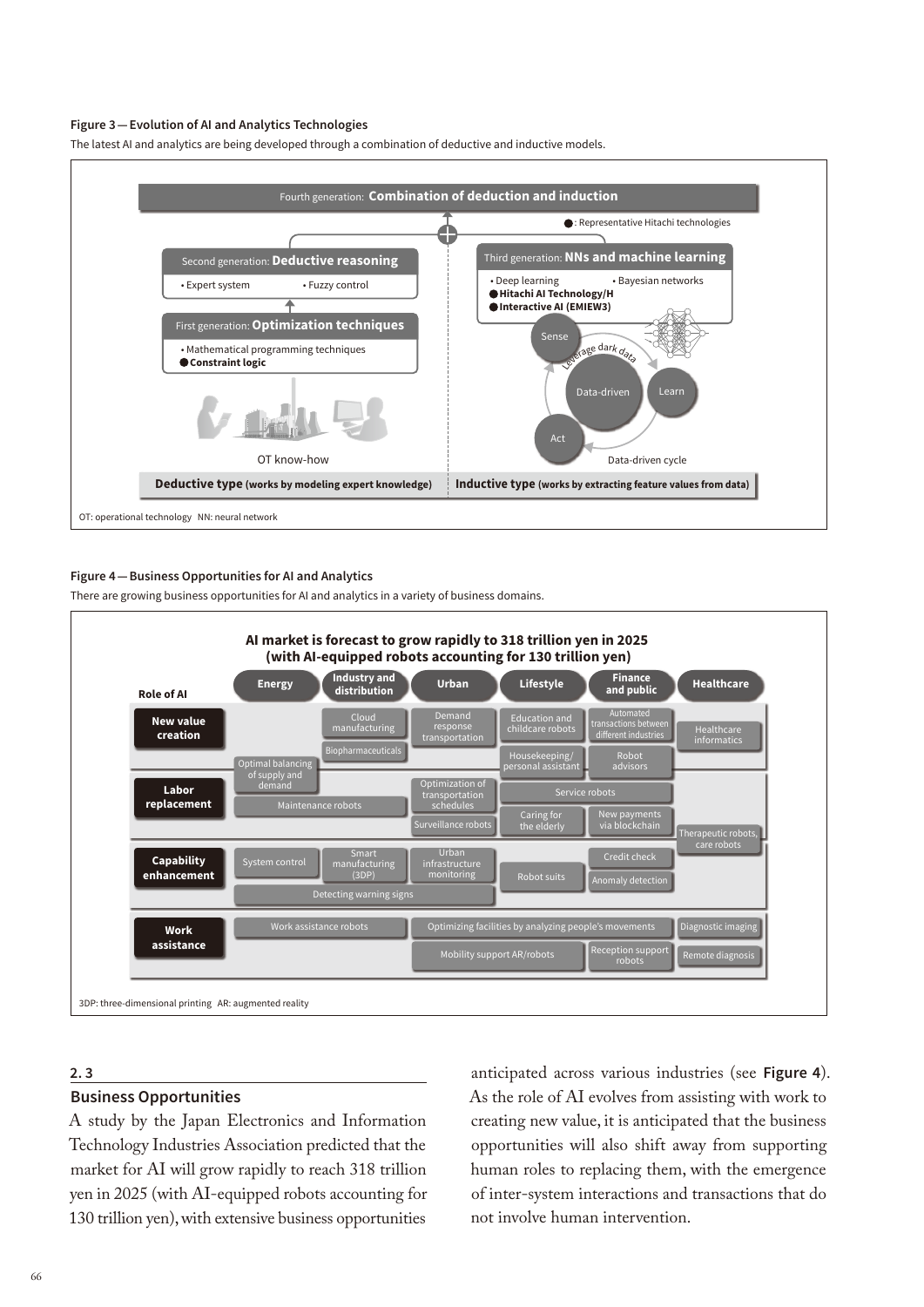

**Figure 5—Steps in Formulating R&D Strategy** To formulate this research and development strategy, consideration starts from the clarification of customer value.

# **3. R&D Strategy for AI and Analytics**

#### **3. 1**

# **Thinking behind Formulation of R&D Strategy**

While the use of AI and analytics is spreading to many different industries, as noted above, in all of these cases it is no more than a means to realize new value. When looked at another way, AI and analytics can be seen as providing the essential technical foundations for all sorts of different innovations. That is, the R&D strategy for these technologies will serve as the basis for a wide variety of technology development in today's advanced information societies.

**Figure 5** shows the steps involved in formulating this R&D strategy. Rather than pursuing trends in technology as such, it is necessary to start by asking what type of customer value is desirable and in which cases should it be created. Once hypotheses for customer value are established, the next step is to construct hypotheses for the system evolution needed to achieve this value. The term "system" is used here not only in the sense of artifacts built from a combination of computers and machinery, but also in the sense of a so-called business ecosystem $(3)$ ,  $(4)$ . That is, it is made up of three layers: the mechanisms used to create value, the artifacts that make this possible, and the agents that provide these artifacts. Once the hypotheses for system evolution are constructed, the next step is to determine the specific technologies for AI and analytics that will serve as the enablers for the artifacts in the second layer. Of course, systems require more than just technology. The construction of a sustainable ecosystem also needs to consider things like economics, rule-making, and how to involve customers and partners. Hitachi intends to flesh out its technology

development strategy by combining these things with the various different enablers.

The next step is testing the hypotheses. This includes prototyping and social experiments, and means going back to earlier steps if a hypothesis is rejected. Given that R&D work is a core aspect of this step, it may seem odd to treat it as part of strategy formulation. However, in the era of digital transformation, there is a need for the agility that comes from continually reviewing strategy throughout the R&D process. In other words, strategy formulation and R&D will become increasingly integrated. The key to competitiveness in technology development lies in how quickly the organization can work through the cycle shown in **Figure 5**.

#### **3. 2**

### **Clarification of Customer Value**

Hitachi has systematized its NEXPERIENCE methodology for collaborative creation with customers and developed a variety of tools and other methods for establishing the initial hypothesis shown in **Figure 5**(5). NEXPERIENCE covers a wide range of different phases, from identifying customer issues and coming up with service ideas to simulating business value.

As people's values become more diverse and complex, it is no longer the case that clear values exist that are shared by everyone. At the highest level, there are the Sustainable Development Goals (SDGs) that were chosen as common targets for international society by a United Nations summit<sup>(6)</sup>. When attempting to break down these goals into specifics, however, it is difficult to obtain a consensus of opinion due to various differences, whether it be at the national or individual level. Given this confusion and lack of clarity about value, it is essential to use data to make value more visible when establishing hypotheses about value.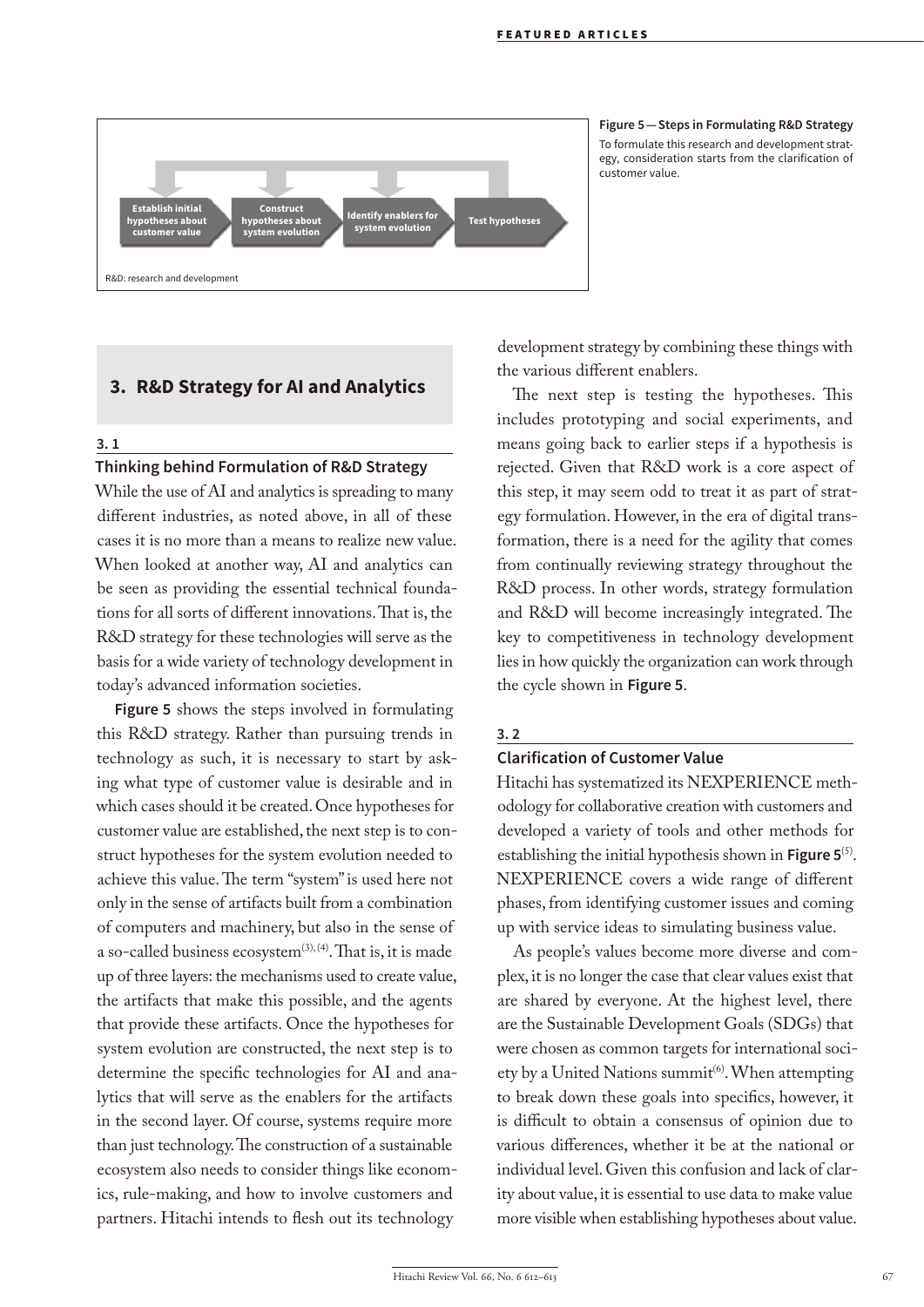

#### **Figure 6—System Evolution**

Improvements in customer value are achieved through the interaction of the evolution of the system and the evolution of AI.

That is, AI and analytics are useful for formulating technology strategies about AI and analytics.

# **3. 3**

# **System Evolution Derived from Value**

The starting points for considering the evolution of systems for realizing value are to ask where value arises from and what path it follows. **Figure 6** shows how systems have evolved in macro terms. It shows a shift from the level of creating and consuming value within standalone systems to the level of sharing value

among a system of peers. This is followed by evolution into a "system of systems" in which different systems with the same objectives work together. The final stage is a state of symbiosis between systems in which a beneficial co-existence is achieved by different systems with different objectives operating harmoniously to the extent that their respective objectives allow(7).

Typically, the more that is done to increase the value of a system, the more it evolves to become complex. The configuration of systems at the standalone level, for example, typically involves an exchange of

#### **Figure 7—Industrial Business Opportunities and System Evolution**

Business process outsourcing services and ecosystems become more sophisticated by using data to learn operational rules.

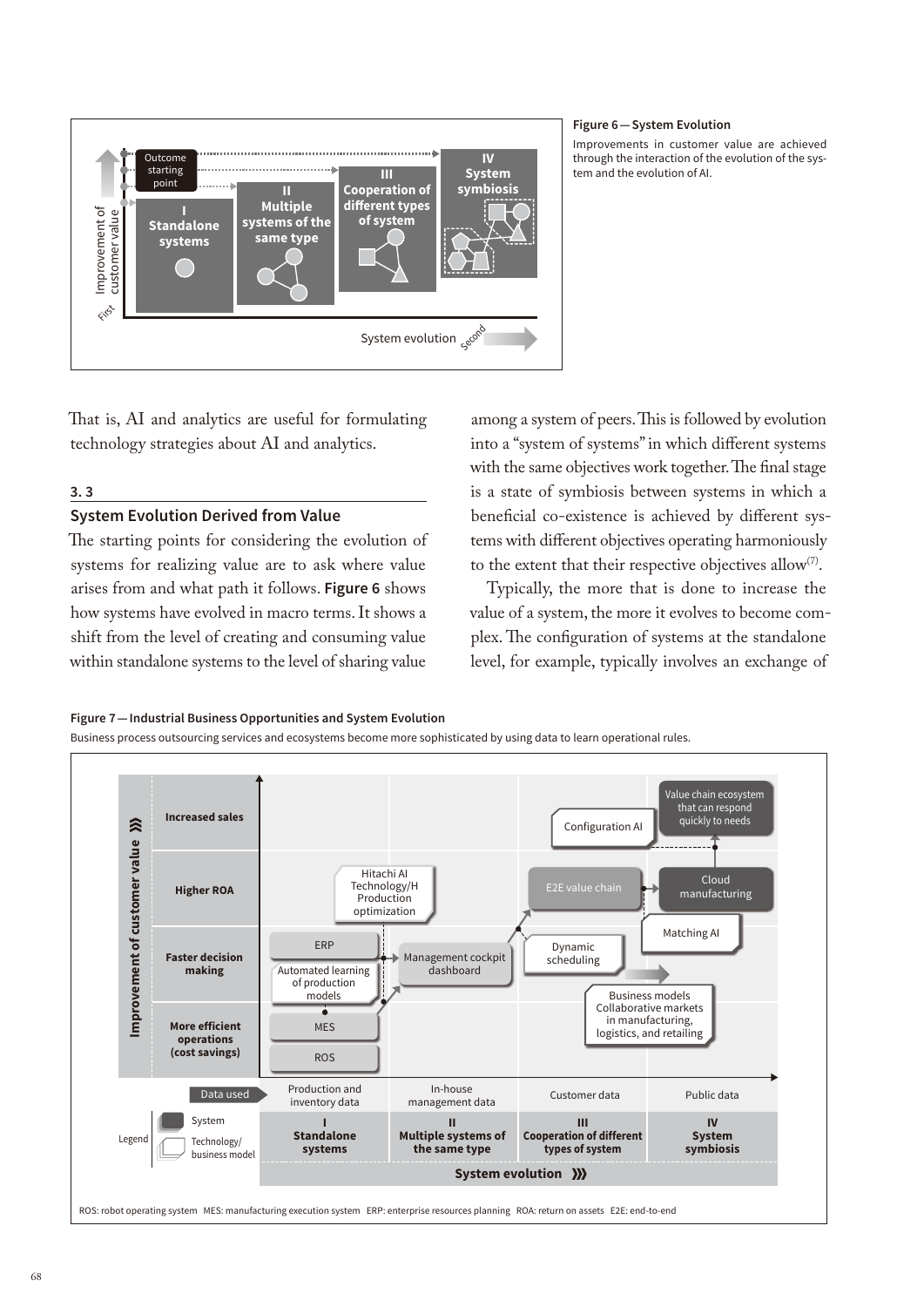#### **Figure 8—R&D Strategy for the Industrial Field**

The strategy starts with localized optimization with a long-term aim of automating the entire supply chain.



products and services that incorporate value between suppliers and users, and is not complex enough to be called an ecosystem. At the level of system symbiosis, on the other hand, value arises out of the comprehensive interactions between a number of interested parties. This makes necessary not only the development of technologies for creating value, but also designs that take account of how these technologies are incorporated into systems.

The following section describes specific measures applicable to the industrial field.

# **4. Example Application in the Industrial Field**

#### **4. 1**

# **Customer Value and the Evolution of Systems**

**Figure 7** shows the evolution of systems in the industrial field. Business process outsourcing services and ecosystems become more sophisticated by using data to learn operational rules. With regard to making factories smarter, what this actually means is greater

automation of work with increasing assistance and replacement of human labor. For the automation of operations, it means automation of the production model and automatic scheduling, and consideration of the entire supply chain. As this automation of factory work and operations becomes more sophisticated it leads to cloud manufacturing with the adoption of just-in-time practices and the automation of production and operations in ways that enable mass customization.

### **4. 2**

# **Advances in AI Created by System Evolution**

Advances in AI for production optimization and automated learning of production models that uses man, machine, and material (3M) data from manufacturing plants to improve the accuracy and transparency of production planning are followed by progress in dynamic scheduling, which identifies highly effective actions automatically (see **Figure 8**). It is anticipated that these advances will both improve the cash conversion cycle and provide a better return on assets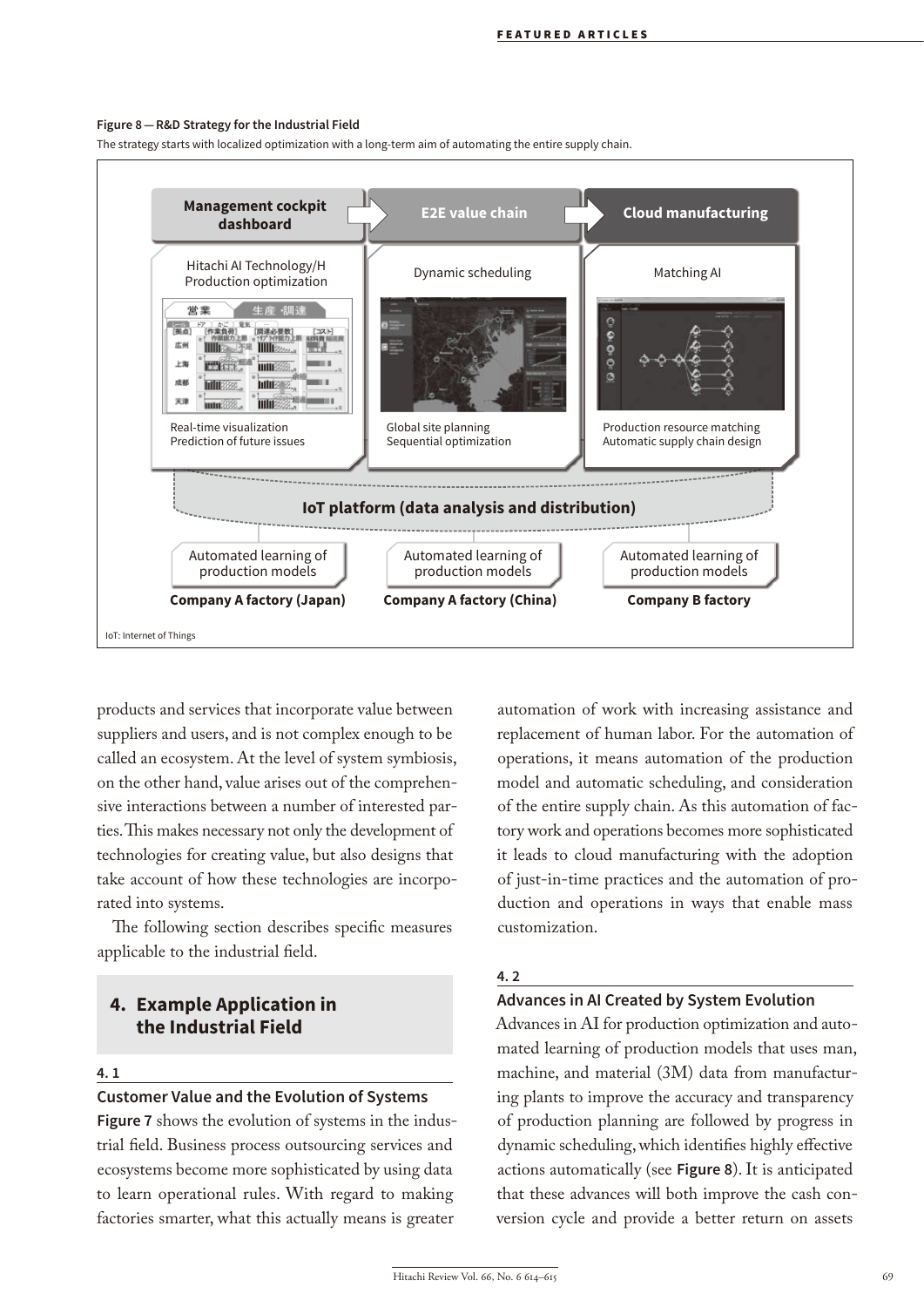#### **Figure 9—Global Expansion**

The Insights Laboratory global research team is acquiring and consolidating knowledge from different regions around the world. Hitachi is establishing the platform technologies by utilizing the open community based around the Big Data Laboratory in North America. Use cases are being developed for enhancement projects in each region.



through higher plant utilization. To achieve mass customization, this will be followed by business systems, which were previously restricted to individual factories or companies, being integrated on the cloud in the form of symbiotic autonomous decentralized systems. The construction of end-to-end processes that span multiple companies will be automated by matching AIs equipped with autonomous decisionmaking functions.

# **5. Features of AI and Analytics Technologies**

The following sections describe some representative examples of AI and analytics technologies that Hitachi is developing.

### **5. 1**

# **Constraint Logic**

Hitachi is developing a planning technology that uses constraint programming, which is a type of mathematical programming technique<sup>(8)</sup>. Applied to the prediction of train movements, this can calculate

train speed, and other operating conditions in the form of constraint equations. The technique is used on actual railway lines to support safe and punctual daily train service.

### **5. 2**

### **Interactive AI (EMIEW3)**

Hitachi is developing the EMIEW3 humanoid robot to provide service support, including serving and advising customers in shopping centers and other public spaces<sup>(9)</sup>. Along with providing interactive and advisory capabilities in stores that can be used to help customers find particular products or to offer them recommendations, Hitachi is also looking at how to link this customer service with sales management systems.

# **5. 3**

# **Hitachi AI Technology/H**

This AI performs statistical processing to identify complex correlations contained in data by generating an exhaustive set of input data combinations and performing a round-robin calculation of the relationships between the combination feature values and outcomes<sup>(10)</sup>. A feature of the AI is that it